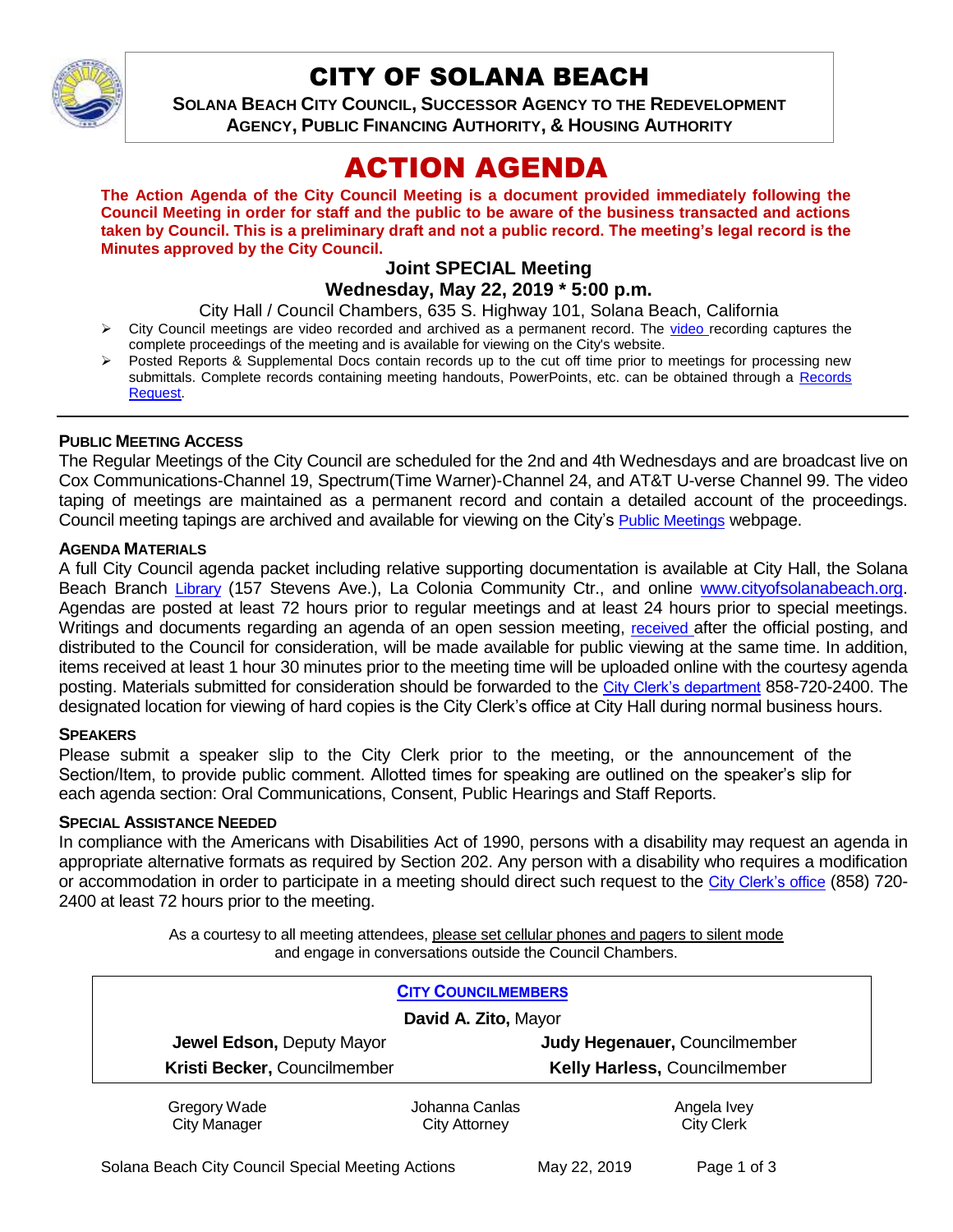#### SPEAKERS:

Please submit your speaker slip to the City Clerk prior to the meeting or the announcement of the Item. Allotted times for speaking are outlined on the speaker's slip for Oral Communications, Consent, Public Hearings and Staff Reports.

## **CALL TO ORDER AND ROLL CALL:**

## **FLAG SALUTE:**

### **APPROVAL OF AGENDA:**

#### **PROCLAMATIONS/CERTIFICATES:** *Ceremonial*

- 1. Public Works Month
- 2. National Gun Violence Prevention Day

## **D. STAFF REPORTS**: (D.1. - D.2.)

*Submit speaker slips to the City Clerk.*

### **D.1. Proposed Fiscal Years (FY) 2019/20 and 2020/21 Budget.** (File 0330-30)

Recommendation: That the City Council

1. Review the FY 2019/20 and FY 2020/21 Proposed Budgets and provide Staff with direction to formulate the budgets for adoption on June 12, 2019.

[Item D.1. Report \(click here\)](https://solanabeach.govoffice3.com/vertical/Sites/%7B840804C2-F869-4904-9AE3-720581350CE7%7D/uploads/Item_D.1._Report_(click_here)_05-22-19.pdf) 

[Item D.1. Updated Report #1 \(Updated at 5-22 5pm\)](https://solanabeach.govoffice3.com/vertical/Sites/%7B840804C2-F869-4904-9AE3-720581350CE7%7D/uploads/Item_D.1._Updated_Report_1_-_5-22-19_(420pm).pdf)

*Posted Reports & Supplemental Docs contain records up to the cut off time, prior to the start of the meeting, for processing new submittals. The final official record containing handouts, PowerPoints, etc. can be obtained through a Records Request to the City Clerk's Office.*

### **Discussion**

### **D.2. Council Revisions to Draft Fiscal Year 2019/2020 Work Plan.** (File 0410-08)

Recommendation: That the City Council

1. Review and discuss the modifications to the draft Fiscal Year 2019/2020 Work Plan and direct Staff to return to Council with the final Fiscal Year 2019/2020 Work Plan for approval with the Budget in June 2019.

[Item D.2. Report \(click here\)](https://solanabeach.govoffice3.com/vertical/Sites/%7B840804C2-F869-4904-9AE3-720581350CE7%7D/uploads/Item_D.2._Report_(click_here)_05-22-19_-_O.pdf) 

[Item D.2. Supplemental Docs \(Updated 5-22 at 12pm\)](https://solanabeach.govoffice3.com/vertical/Sites/%7B840804C2-F869-4904-9AE3-720581350CE7%7D/uploads/Item_D.2._Supplemental_Docs_(updated_5-22_at_12pm)_-_O.pdf)

*Posted Reports & Supplemental Docs contain records up to the cut off time, prior to the start of the meeting, for processing new submittals. The final official record containing handouts, PowerPoints, etc. can be obtained through a Records Request to the City Clerk's Office.*

### **Discussion**